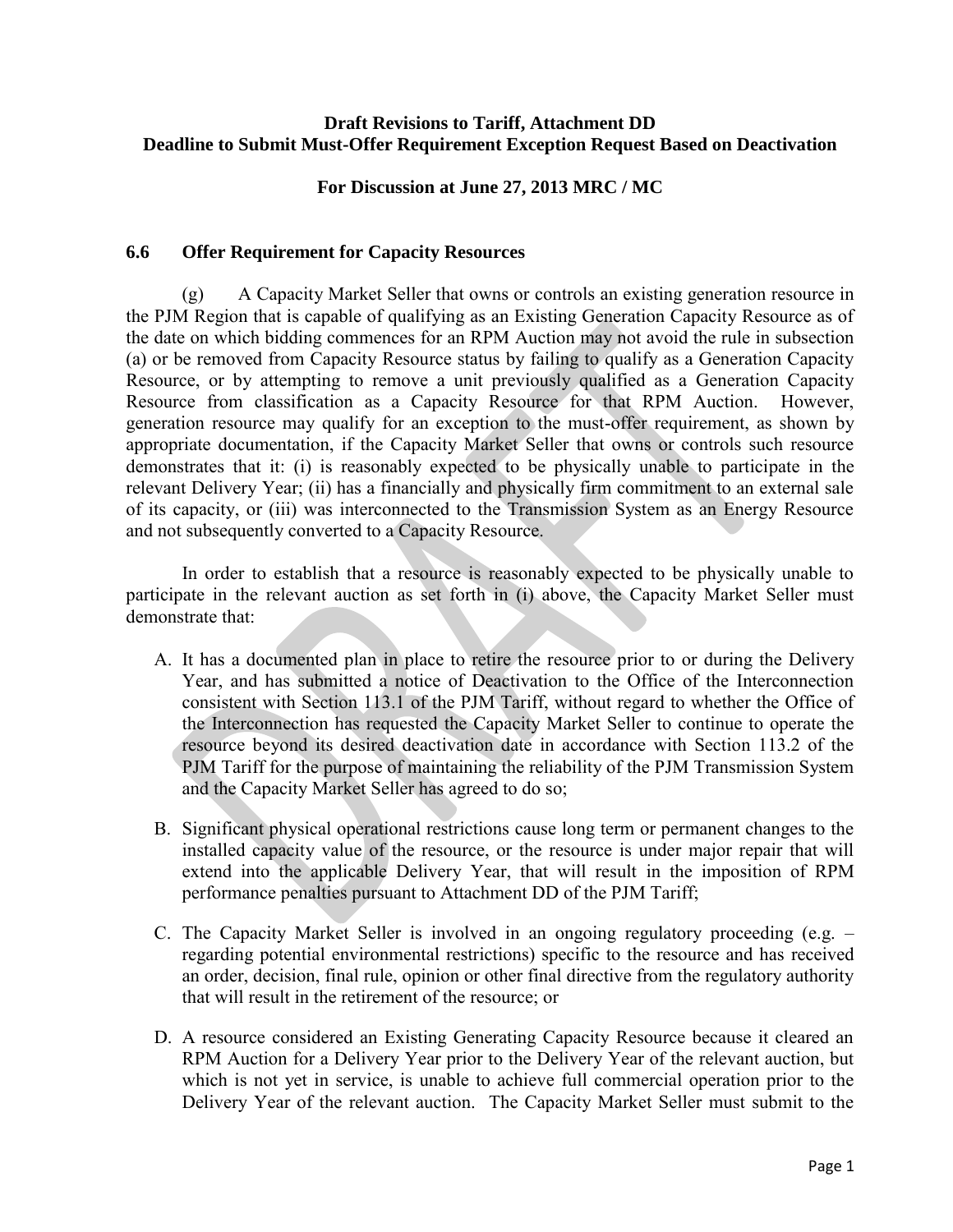Office of the Interconnection and the Market Monitoring Unit a written sworn, notarized statement of a corporate officer certifying that the resource will not be in full commercial operation prior to the referenced Delivery Year.

In order to establish that a resource has a financially and physically firm commitment to an external sale of its capacity as set forth in (ii) above, the Capacity Market Seller must demonstrate that it has entered into a unit-specific bilateral transaction for service to load located outside the PJM Region, by a demonstration that such resource is identified on a unit-specific basis as a network resource under the transmission tariff for the control area applicable to such external load, or by an equivalent demonstration of a financially and physically firm commitment to an external sale. The Capacity Market Seller additionally shall identify the megawatt amount, export zone, and time period (in days) of the export.

A Capacity Market Seller that seeks to remove a Generation Capacity Resource from PJM Capacity Resource status and/or seeks approval for an exception to the must-offer requirement, for any reason other than the resource is reasonably expected to be physically unable to participate in the relevant Delivery Year because it has a documented plan in place to retire the resource prior to or during the Delivery Year and has submitted a notice of Deactivation to the Office of the Interconnection consistent with Section 113.1 of the PJM Tariff, shall first submit such request in writing, along with all supporting data and documentation, to the Market Monitoring Unit for evaluation, notifying the Office of the Interconnection by copy of the same, by no later than one hundred twenty (120) days prior to the commencement of the offer period for the applicable RPM Auction. A Capacity Market Seller that seeks approval for an exception to the must-offer requirement on the basis that the resource is reasonably expected to be physically unable to participate in the relevant Delivery Year because it has a documented plan in place to retire the resource prior to or during the Delivery Year and has submitted a notice of Deactivation to the Office of the Interconnection consistent with Section 113.1 of the PJM Tariff, shall first submit such request in writing, along with all supporting data and documentation, to the Market Monitoring Unit for evaluation, notifying the Office of the Interconnection by copy of the same, by no later than the September 1 that last precedes the applicable Base Residual Auction, and by no later than one hundred twenty (120) days prior to the commencement of the offer period for the applicable Incremental Auction. A Capacity Market Seller may only remove the Generation Capacity Resource from PJM Capacity Resource status if (i) the Market Monitoring Unit has determined that the Generation Capacity Resource meets the applicable criteria set forth in Sections 5.6.6 and 6.6 of Attachment DD and the Office of the Interconnection agrees with this determination, or (ii) the Commission has issued an order terminating the Capacity Resource status of the resource. Nothing herein shall require a Market Seller to offer its resource into an RPM Auction prior to seeking to remove a resource from Capacity Resource status, subject to satisfaction of Section 6.6.

If the Capacity Market Seller disagrees with the Market Monitoring Unit's determination of its request to remove a resource from Capacity Resource status, it must notify the Market Monitoring Unit in writing, with a copy to the Office of the Interconnection, of the same by no later than eighty (80) days prior to the commencement of the offer period for the applicable RPM Auction. After the Market Monitoring Unit has made its determination of whether a resource has satisfied the must-offer requirement or meets one of the exceptions thereto and has notified the Capacity Market Seller and the Office of the Interconnection of the same pursuant to Section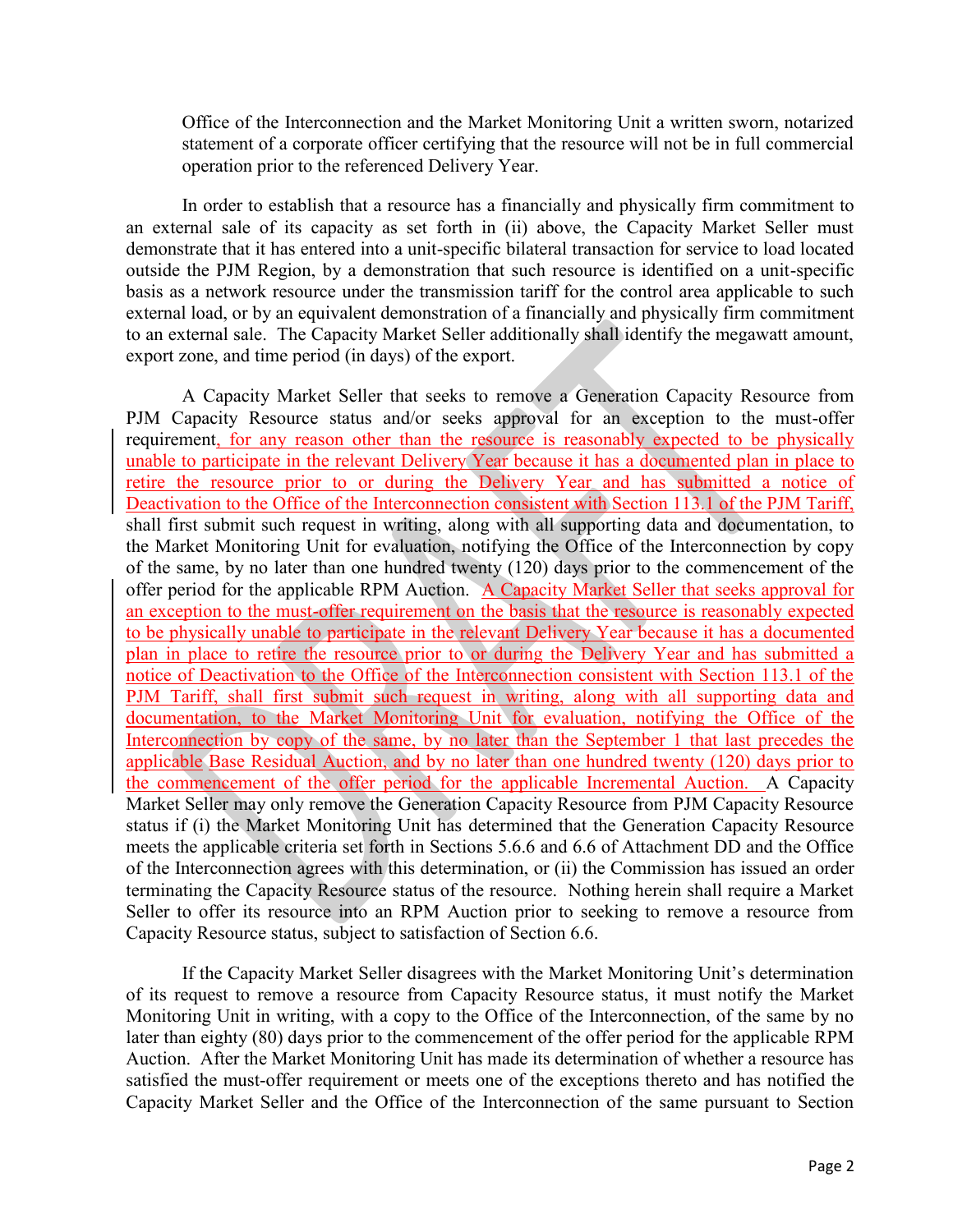II.C.4 of Attachment M – Appendix, the Office of the Interconnection shall approve or deny the exception request. The exception request shall be deemed to be approved by the Office of the Interconnection, consistent with the determination of the Market Monitoring Unit, unless the Office of the Interconnection notifies the Capacity Market Seller and Market Monitoring Unit, by no later than sixty-five (65) days prior to the date on which the offer period for the applicable RPM Auction commences, that the exception request is denied.

If the Market Monitoring Unit does not timely notify the Capacity Market Seller and the Office of the Interconnection of its determination of the request to remove a Generation Capacity Resource from Capacity Resource status or for an exception to the must-offer requirement, the Office of the Interconnection shall make the determination whether the request shall be approved or denied, and will notify the Capacity Market Seller of its determination in writing, with a copy to the Market Monitoring Unit, by no later than sixty-five (65) days prior to the date on which the offer period for the applicable RPM Auction commences.

After the Market Monitoring Unit and the Office of the Interconnection have made their determinations of whether a resource meets the criteria to qualify for an exception to the mustoffer requirement, the Capacity Market Seller must notify the Market Monitoring Unit and the Office of the Interconnection whether it intends to exclude from its Sell Offer some or all of the subject capacity on the basis of an identified exception by no later than sixty-five (65) days prior to the date on which the offer period for the applicable RPM Auction commences. PJM does not make determinations of whether withholding of capacity constitutes market power. A Generation Capacity Resource that does not qualify for submission into an RPM Auction because it is not owned or controlled by the Capacity Market Seller for a full Delivery Year is not subject to the offer requirement hereunder; provided, however, that a Capacity Market Seller planning to transfer ownership or control of a Generation Capacity Resource during a Delivery Year pursuant to a sale or transfer agreement entered into after March 26, 2009 shall be required to satisfy the offer requirement hereunder for the entirety of such Delivery Year and may satisfy such requirement by providing for the assumption of this requirement by the transferee of ownership or control under such agreement.

If a Capacity Market Seller doesn't timely seek to remove a Generation Capacity Resource from Capacity Resource status or timely submit a request for an exception to the mustoffer requirement, the Generation Capacity Resource shall only be removed from Capacity Resource status, and may only be approved for an exception to the must-offer requirement, upon the Capacity Market Seller requesting and receiving an order from FERC, prior to the close of the offer period for the applicable RPM Auction, directing the Office of the Interconnection to remove the resource from Capacity Resource status and/or granting an exception to the mustoffer requirement or a waiver of the must-offer requirement as to such resource.

 (h) Any existing generation resource located in the PJM Region that satisfies the criteria in the definition of Existing Generation Capacity Resource as of the date on which bidding commences for the Base Residual Auction for a Delivery Year, that is not offered into such Base Residual Auction, and that does not meet any of the exceptions stated in the prior subsection (g): (i) may not participate in any subsequent Incremental Auctions conducted for such Delivery Year; (ii) shall not receive any payments under section 5.14 for such Delivery Year for the capacity of such Generation Capacity Resources; and (iii) shall not be permitted to